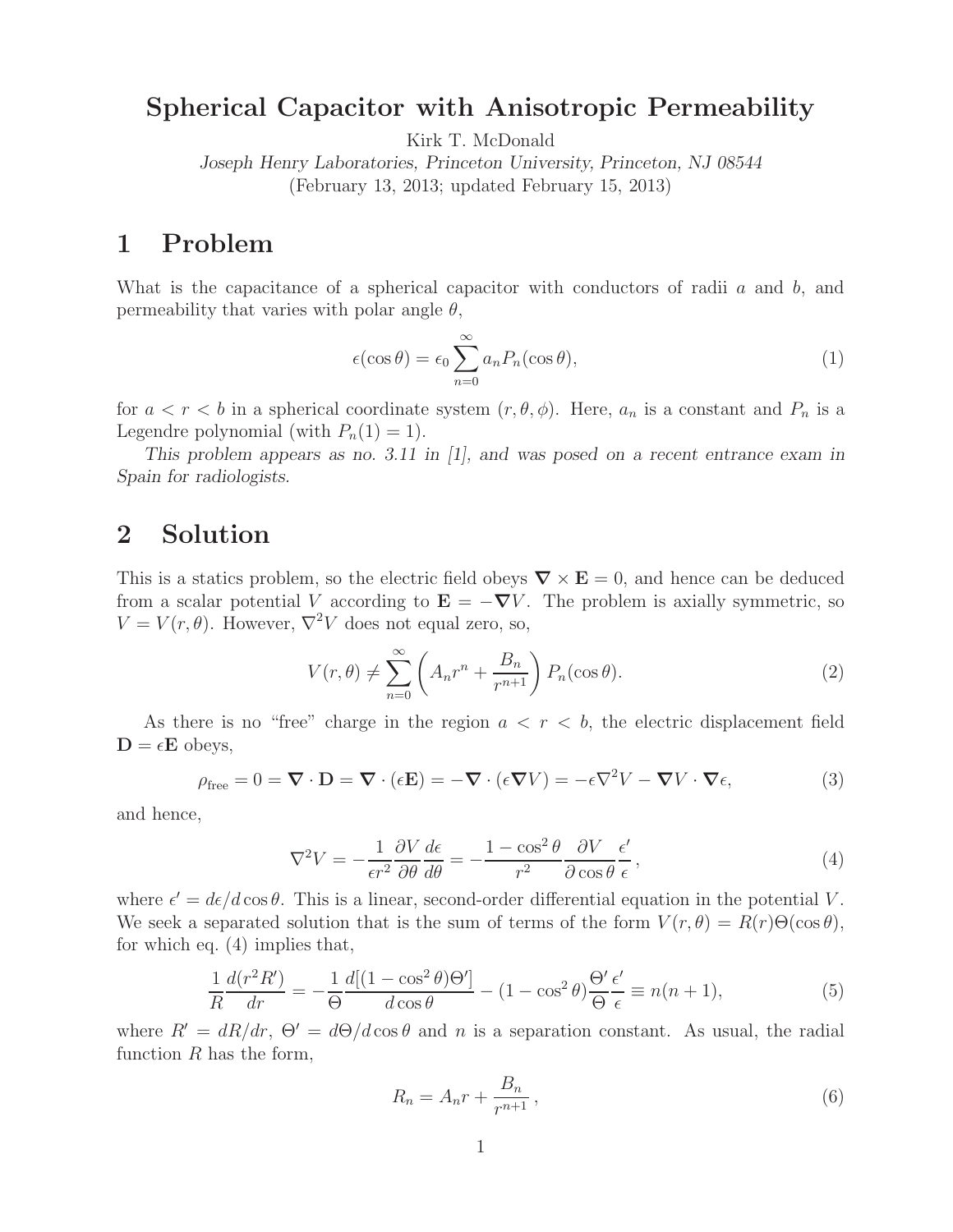where  $A_n$  and  $B_n$  are constants. The  $\theta$  equation is,

$$
\frac{d[(1-\cos^2\theta)\Theta']}{d\cos\theta} + (1-\cos^2\theta)\frac{\epsilon'}{\epsilon}\Theta' + n(n+1)\Theta = 0,\tag{7}
$$

We label the solutions to eq. (7) by  $f_n(\cos \theta)$ , and note that  $f_0 = 1$ . The potential V can now be written as,

$$
V(r,\theta) = \sum_{n} \left( A_n r^n + \frac{B_n}{r^{n+1}} \right) f_n(\cos \theta), \tag{8}
$$

where the index n might be either continuous or discrete. The coefficient  $A_0$  of the constant term in the potential can be set to zero, as only potential differences are relevant to the electric field (and to capacitance).

The nonzero electric-field components are  $(E_{\phi} = 0$  for azimuthal symmetry),

$$
E_r = -\frac{\partial V}{\partial r} = -\sum_n \left( n A_n r^{n-1} - \frac{(n+1)B_n}{r^{n+2}} \right) f_n(\cos \theta), \tag{9}
$$

$$
E_{\theta} = -\frac{1}{r} \frac{\partial V}{\partial \theta} = -\sum_{n} \left( A_n r^{n-1} + \frac{B_n}{r^{n+2}} \right) \frac{df_n(\cos \theta)}{d\theta}.
$$
 (10)

The tangential electric field must vanish on the conductors,

$$
E_{\theta}(r=a) = 0 = E_{\theta}(r=b), \qquad (11)
$$

which suggests that  $A_n = 0 = B_n$  for all nonzero n (for which  $df_n(\cos \theta)/d\theta$  is nonzero and varies with  $\theta$ ).<sup>1</sup> That is, the electric field is purely radial, and isotropic despite the form (1) of the permeability, $^{2}$ 

$$
E_r = \frac{B_0}{r^2}, \qquad E_\theta = 0, \qquad E_\phi = 0 \qquad (a < r < b). \tag{12}
$$

Hence, the components of the electric displacement field  $\mathbf{D} = \epsilon \mathbf{E}$  are,

$$
D_r = \frac{\epsilon_0 B_0}{r^2} \sum_{n=0}^{\infty} a_n P_n(\cos \theta), \qquad D_\theta = 0, \qquad D_\phi = 0 \qquad (a < r < b)
$$
 (13)

(such that  $\nabla \cdot \mathbf{D} = \rho_{\text{free}} = 0$  for  $a < r < b$ ).<sup>3</sup>

<sup>3</sup>This verifies that all equations related to  $\mathbf{D} = \epsilon \mathbf{E}$  are satisfied, and we can be confident that the solution is unique, despite the one step above that was not strictly "proven".

<sup>&</sup>lt;sup>1</sup>This is the one possibly doubtful step in the solution. If index  $n$  takes on only a countable set of values the claim surely holds (as  $E_{\theta} = 0$  for all values of  $\theta$ , which is a continuous parameter), but if n has continuous values the claim is less obvious.

<sup>&</sup>lt;sup>2</sup>The solution given in [1] assumes this, and that  $E_r \propto 1/r^2$ , to be obvious, given the conditions (11). However, The electric field outside a conducting sphere does not, in general, have this form, as, for example, in case of an external point charge + conducting sphere. The key to the present problem is the presence of two concentric, conducting spherical surfaces.